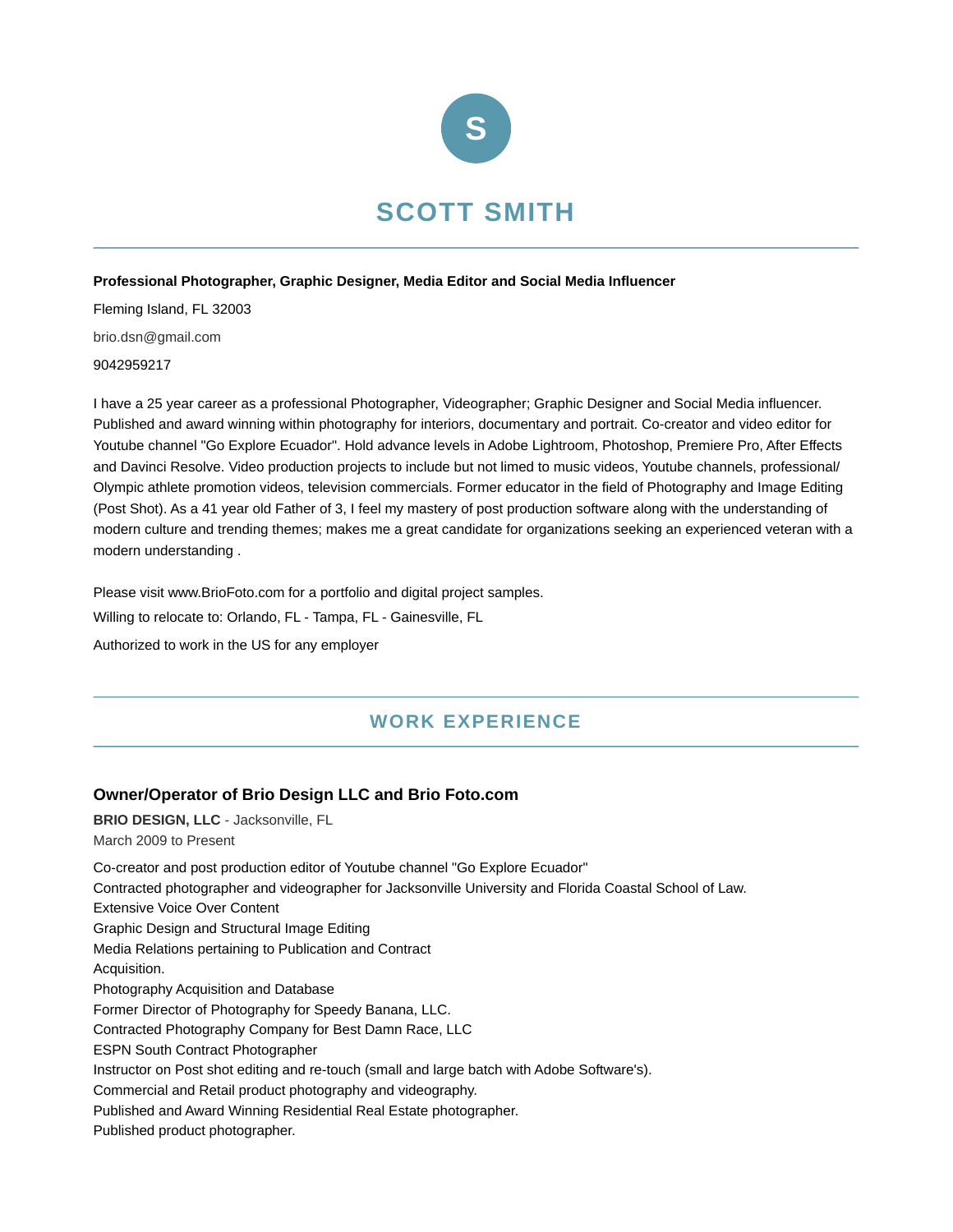3D/2D image rendering and graphic design. Published Interior Designer and Furniture Fabricator. CAD Design and 3D/2D production design. Social Media Marketing and instructional content development.

## **Creative Director/Art Director**

**Retail Furniture Design and manufacturing MODLOFT IPM** - North Miami, FL January 2006 to February 2009 DEVELOPMENT MOD LOFT IPM. Company product/media photographer and videographer 2006 - 2009 Creative director for media publications and photo catalog.

Design fabricate and erect indoor/outdoor sets for media use,

photo, catalog and consumer shopping.

Production of company photography and videography for commercial marketing purposes.

Media Relations as it pertains to product launch, company Social Media and company SM outlets.

# **EDUCATION**

#### **Bachelor's in MULTIMEDIA DESIGN/PHOTOGRAPHY**

**Art Institute of Seattle** - Seattle, WA

#### **Bachelor's in Photography**

**Art institute of Fort Lauderdale**

#### **Bachelor's in Business Management**

**Barry University**

# **SKILLS**

- **MEDIA RELATIONS (10+ years)**
- **RETAIL (9 years)**
- **CAD (9 years)**
- **CAD DESIGN (9 years)**
- **INTERIOR DESIGN (9 years)**
- **photography (10+ years)**
- **adobe photoshop (10+ years)**
- **lightroom (9 years)**
- **indesign (7 years)**
- **ms office (10+ years)**
- **Adobe After Effects (10+ years)**
- **Adobe Creative Suite (10+ years)**
- **Adobe Illustrator (9 years)**
- **Filming (10+ years)**
- **Furniture Design (10+ years)**
- **Graphic Design**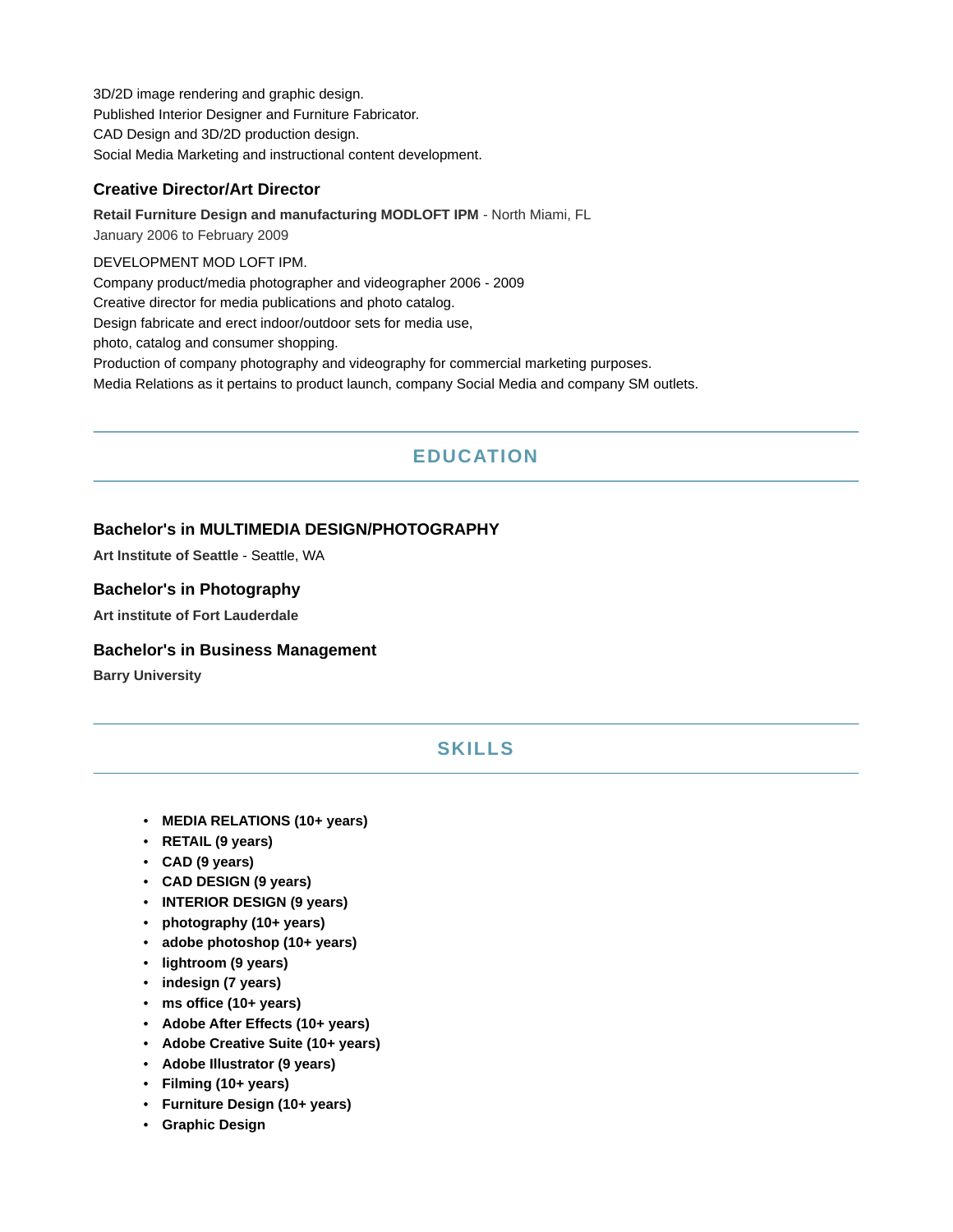- **Sketchup (9 years)**
- **Video Production (10+ years)**
- **Photo Manipulation (10+ years)**
- **Marketing (10+ years)**
- **Adobe Premiere (9 years)**
- **Content Creation**
- **Video Editing (10+ years)**
- **Adobe Dreamweaver (5 years)**
- **Content Development (10+ years)**
- **Post Production (10+ years)**
- **Typography (7 years)**
- **Branding (8 years)**
- **Digital Marketing (10+ years)**
- **Adobe Premiere Pro (10+ years)**
- **Davinchi Resolve (9 years)**
- **Adobe Audition (7 years)**
- **Web Design (9 years)**
- **Search Engine Optimization (SEO) (10+ years)**
- **Email Marketing (7 years)**
- **Social Media Management (10+ years)**
- **Blogging (10+ years)**
- **Illustration (6 years)**
- **Public Relations (10+ years)**
- **Analytics (9 years)**
- **Photo Editing (10+ years)**
- **User Interface (UI) (6 years)**
- **Adobe Lightroom (10+ years)**
- **Journalism**
- **Copywriting**
- **Voice Over (8 years)**

## **LINKS**

<http://www.briofoto.com>

<https://www.youtube.com/channel/UCeFV6s3dLW5jXVT9J1wkQBg>

## **CERTIFICATIONS AND LICENSES**

#### **Videography**

**https://www.youtube.com/channel/UCeFV6s3dLW5jXVT9J1wkQBg**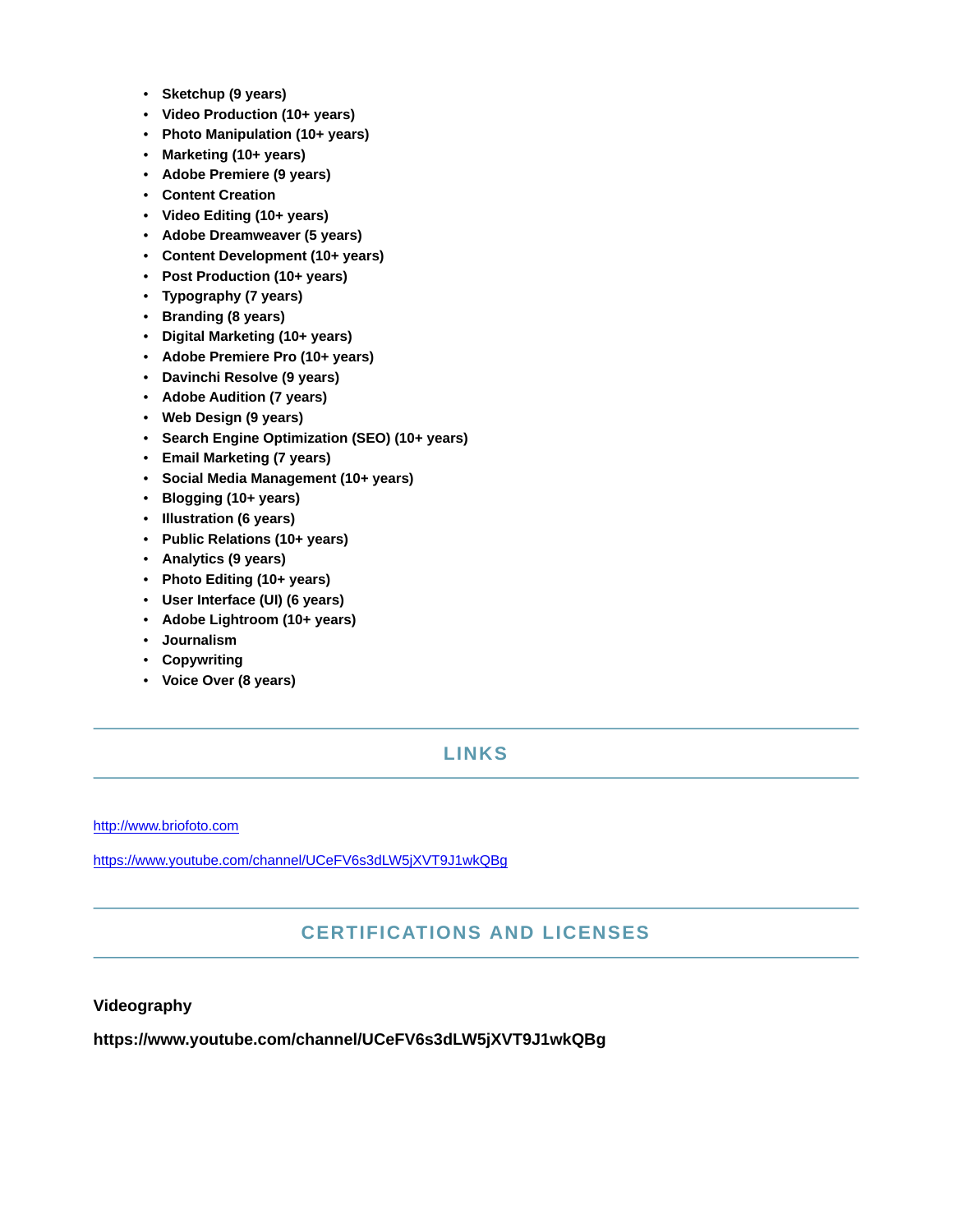## **ASSESSMENTS**

#### **Social Media — Highly Proficient**

March 2020

Creating content, communicating online, and building a brand's reputation. Full results: [Highly Proficient](https://share.indeedassessments.com/attempts/1e24da54139ed3e15e9398d79867f237)

#### **Cognitive Ability — Highly Proficient**

April 2020

Combining pieces of information to form general rules or conclusions. Full results: [Highly Proficient](https://share.indeedassessments.com/attempts/7fef45c08665cb5e6a6c4d49ac43f9e5eed53dc074545cb7)

#### **Proofreading — Familiar**

April 2020 Proofreading written texts. Full results: [Familiar](https://share.indeedassessments.com/attempts/a9f685dbb9c5df4e177d56cdc86462a1eed53dc074545cb7)

#### **Social Media — Highly Proficient**

March 2020

Creating content, communicating online, and building a brand's reputation. Full results: [Highly Proficient](https://share.indeedassessments.com/share_to_profile/eaad72b58b9da8c6df7daf6aaa3a844d)

#### **Social Media — Highly Proficient**

March 2020

Creating content, communicating online, and building a brand's reputation. Full results: [Highly Proficient](https://share.indeedassessments.com/attempts/1e24da54139ed3e15e9398d79867f237)

#### **Work Motivation — Highly Proficient**

September 2020 Level of motivation and discipline applied toward work Full results: [Highly Proficient](https://share.indeedassessments.com/attempts/a6dc64f358ed9f04305284c9d4a27b57eed53dc074545cb7)

## **Work Style: Conscientiousness — Highly Proficient**

August 2020

Tendency to be well-organized, rule-abiding, and hard-working. Full results: [Highly Proficient](https://share.indeedassessments.com/attempts/04b5594487088c398d6c796b2b583ff3eed53dc074545cb7)

## **Customer Focus & Orientation — Highly Proficient**

May 2020

Responding to customer situations with sensitivity. Full results: [Highly Proficient](https://share.indeedassessments.com/attempts/a8858b808746fa1803b07e0f7cd6acd6eed53dc074545cb7)

## **Work Style: Reliability — Familiar**

April 2020

Tendency to be dependable and come to work. Full results: [Familiar](https://share.indeedassessments.com/attempts/ee7a2e55f10e12dc11e88ed04aa78269eed53dc074545cb7)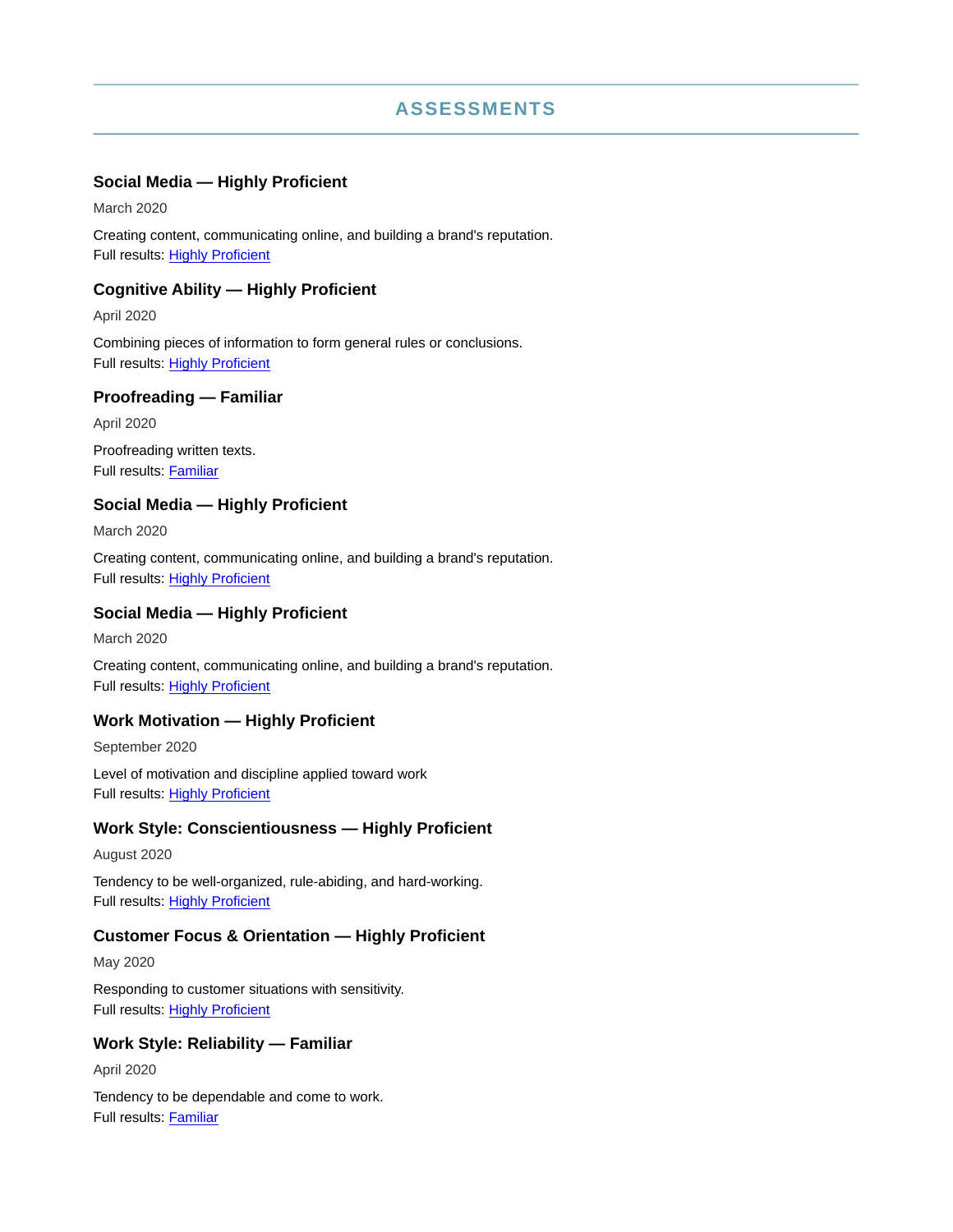## **Attention to Detail — Proficient**

October 2020

Identifying differences in materials, following instructions, and detecting details among distracting information. Full results: [Proficient](https://share.indeedassessments.com/attempts/9027b5675fd99d845427fd47195a71fbeed53dc074545cb7)

Indeed Assessments provides skills tests that are not indicative of a license or certification, or continued development in any professional field.

## **ADDITIONAL INFORMATION**

SKILLS perspectives etc. Videography and Video post production Social Media content creation All Graphic design and media production. (i.e. Catalog, Template,

• Published Documentation Mail-outs etc.

Photography Company website front end design and graphic construction.

• Photojournalism Furniture creation, engineering and remodel using Autodesk

software, CAD and 3D/2D renderings.

• Published Wedding and Event

Photographer. SMS DESIGN, INC

• Studio photography 1999 - 2005

Retail, Commercial and Product Responsible for all design, drafting, fabrication and installation of photography. commercial and residential remodeling projects throughout the

• Published and Award Winning state of Florida.

Residential Photography. CAD of new furniture and focal design concepts for client spatial

• Sports/Race Photography requirements.

(200,000 Photos Annually). Order materials and blueprint updates; consistently meet strict

• Published High Key and time constraints.

advanced HDR photographer.

• Advanced Media Relations and Completed numerous projects, including:

contract acquisition. High end modern interior focal point designs.